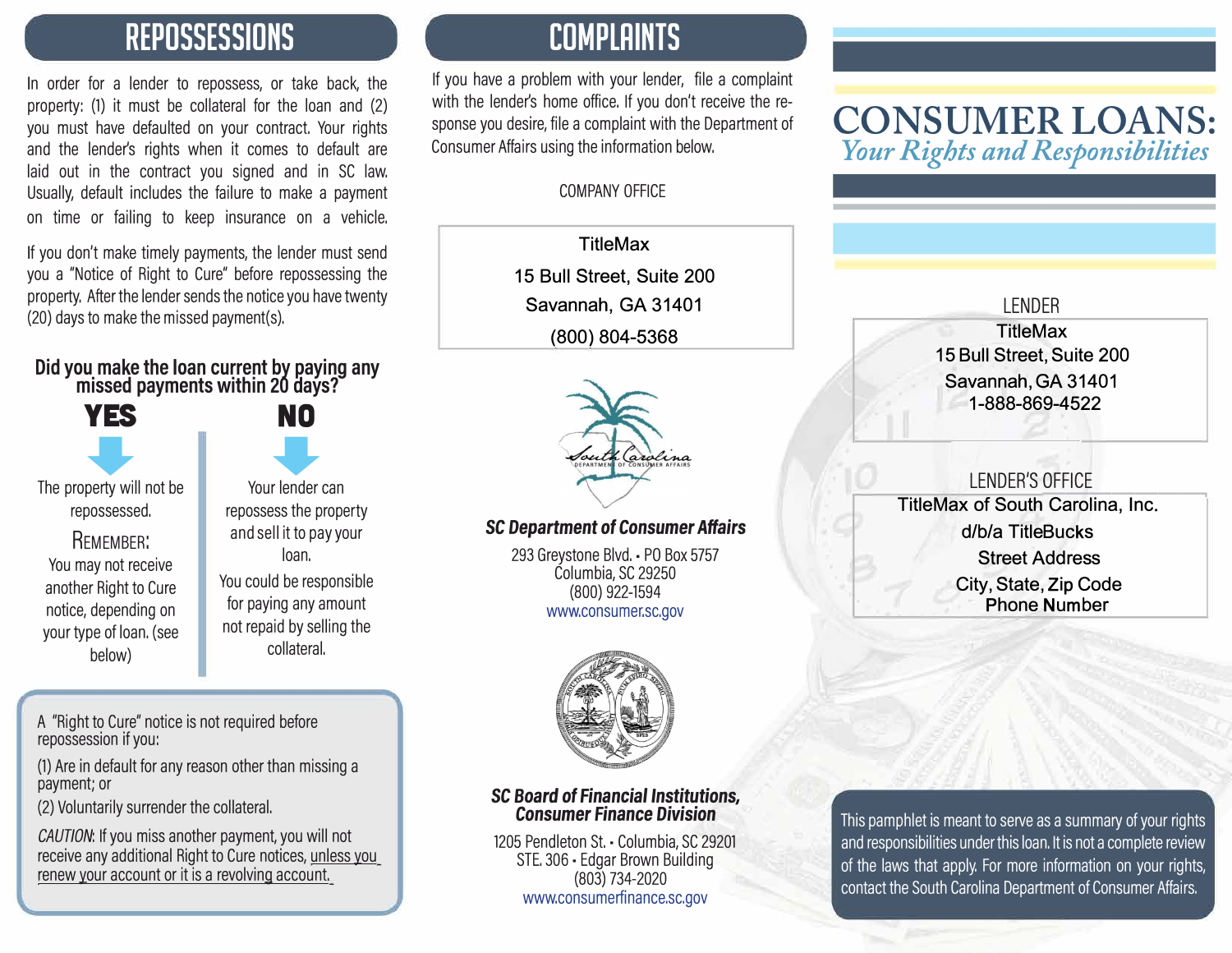# IMPORTANT DEFINITIONS



**AMOUNT FINANCED** This is how much money you are actually borrowing. It includes the cash you get plus any other payments or payoffs of another loan and any type of credit insurance you have purchased.

### **ANNUAL PERCENTAGE RATE (APR)**

This is the cost of your loan stated as a yearly rate. All lenders must calculate the APR the same way so you can compare different loans and determine which is the best deal for you.

### **BALANCE**

The amount of money you currently owe a lender.

### **COLLATERAL**

Items such as cars, boats, and jewelry you allow a lender to have a lien on so you can get credit. **CANNOT** be: your furniture, other than antiques, appliances, radio or television (unless you own more than one), or wedding rings UNLESS the lender finances the purchase of the item(s).

### **CREDIT INSURANCE**

There are several types of credit insurance. Credit Life, Credit Accident and Health, and Credit Property are a few. If credit insurance is purchased with a loan, a policy must be given to you outlining the coverage. To file a claim for benefits on credit insurance, ask your lender for a claim form and instructions on how to complete.

### **DEBTOR**

A person who owes a lender money.

### **FINANCE CHARGE**

This tells you how much the loan costs you in dollars and cents. You may be able to save some money if you pay off your loan early.

### **LATE CHARGES**

If you do not make your payments on time you can be charged a late charge. Ask your lender or refer to your loan papers for details about this charge, including the amount.

### **LENDER**

The person or company to whom you owe money.

### **LOAN RENEWALS**

If you and your lender agree, you can renew your loan. Renewing a loan means you are taking out a NEW loan. You will pay finance charges again. Generally, when you renew a loan of \$1,000 or less, you must be able to receive at least ten percent (10%) of the payoff amount of your old loan in cash.

### **MINIMUM PAYMENT**

The amount of money a debtor must pay a lender to avoid late penalties and fees.

### **REFINANCE**

Replacing an older loan with a new loan that may offer better terms.

### **REPOSSESS**

When a lender takes collateral the lien is on - with or without a court order.

### **TOTAL OF PAYMENTS**

This is how much you will pay for your loan if you make all payments as stated in your contract.

## WHAT A LENDER CAN'T DO

- Threaten use of force, violence or criminal prosecution against you.
- Contact you at work if you or your boss told them in writing not to do so.
- Communicate with you before 8:00 am or after 9:00 pm (without your permission).
- Tell anyone not signed on the contract that you have not paid.
- Put a notice about your debt on your door (unless it is sealed in a plain envelope).
- · Swear or curse at you.
- Have money you owe taken out of your pay, or threaten to do so.
- Communicate with you many times in a short period of time.
- Pretend to be an attorney.
- Contact you if you are represented by an attorney and the lender is aware of this, unless the attorney fails to respond to the lender.

 $\blacktriangleright$  If you do not want a lender to contact you, send them a letter, certified mail return receipt requested, asking them to stop. Beware, that stopping all contact with the lender may force them to take legal action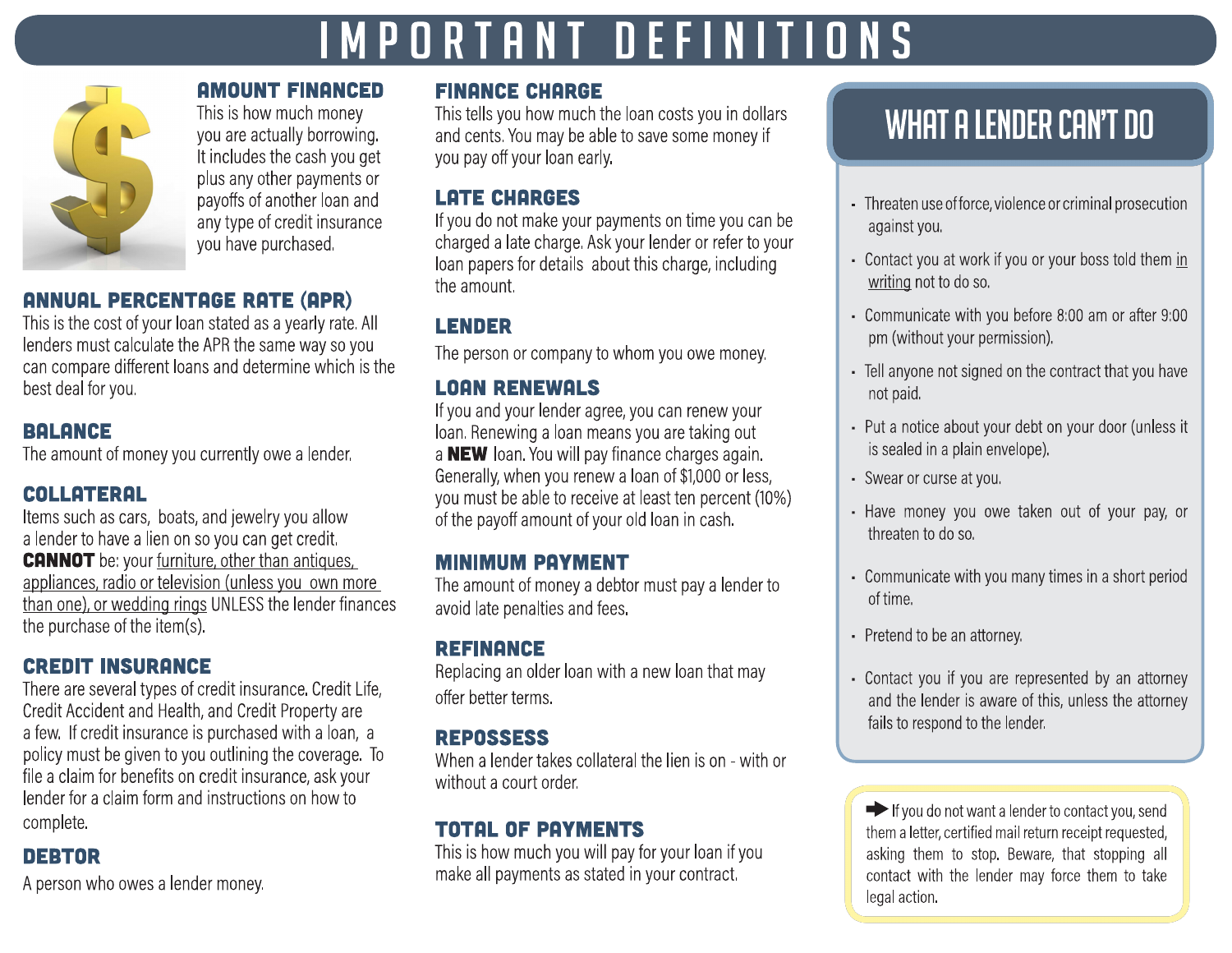### **REPOSSESSIONS**

In order for a lender to repossess, or take back, the property: (1) it must be collateral for the loan and (2) you must have defaulted on your contract. Your rights and the lender's rights when it comes to default are laid out in the contract you signed and in SC law, Usually, default includes the failure to make a payment on time or failing to keep insurance on a vehicle.

If you don't make timely payments, the lender must send you a "Notice of Right to Cure" before repossessing the property, After the lender sends the notice you have twenty (20) days to make the missed payment(s),

#### **Did you make the loan current by paying any**  missed payments within 20 days?

**YES NO** 

**YES** NO<br>
NO<br>
berty will not be Your lender can The property will not be repossessed.

REMEMBER: You may not receive another Right to Cure notice, depending on your type of loan. (see below)

Your lender can repossess the property and sell it to pay your loan. You could be responsible

for paying any amount not repaid by selling the collateral.

A "Right to Cure" notice is not required before repossession if you:

(1) Are in default for any reason other than missing a payment; or

(2) Voluntarily surrender the collateral.

*CAUTION:* If you miss another payment, you will not receive any additional Right to Cure notices, unless you renew your account or it is a revolving account

### **COMPLAINTS**

If you have a problem with your lender, file a complaint with the lender's home office. If you don't receive the response you desire, file a complaint with the Department of Consumer Affairs using the information below.

#### COMPANY OFFICE

**TitleMax 15 Bull Street, Suite 200 Savannah, GA 31401 (800) 804-5368**



### SC *Department* of Consumer Affairs

293 Greystone Blvd. • PO Box 5757 Columbia, SC 29250 (800) 922-1594 www.consumer.sc.gov



#### SC *Board* of *Financial Institutions,*  Consumer Finance *Division*

1205 Pendleton St. - Columbia, SC 29201 STE. 306 • Edgar Brown Building (803) 734-2020 www.consumerfinance.sc.gov

### **CONSUMER LOANS:**  *Your Rights and Responsibilities*

### LENDER

**TitleMax of South Carolina, Inc. d/b/a TitleBucks 15 Bull Street, Suite 200 Savannah, GA 31401 (800) 804-5368**

### LENDER'S OFFICE<br>Care the Osmating - the Correlian

 **TitleMax of South Carolina, Inc. d/b/a TitleBucks www.titlebucks.com**

This pamphlet is meant to serve as a summary of your rights and responsibilities under this loan. It is not a complete review of the laws that apply. For more information on your rights, contact the South Carolina Department of Consumer Affairs.